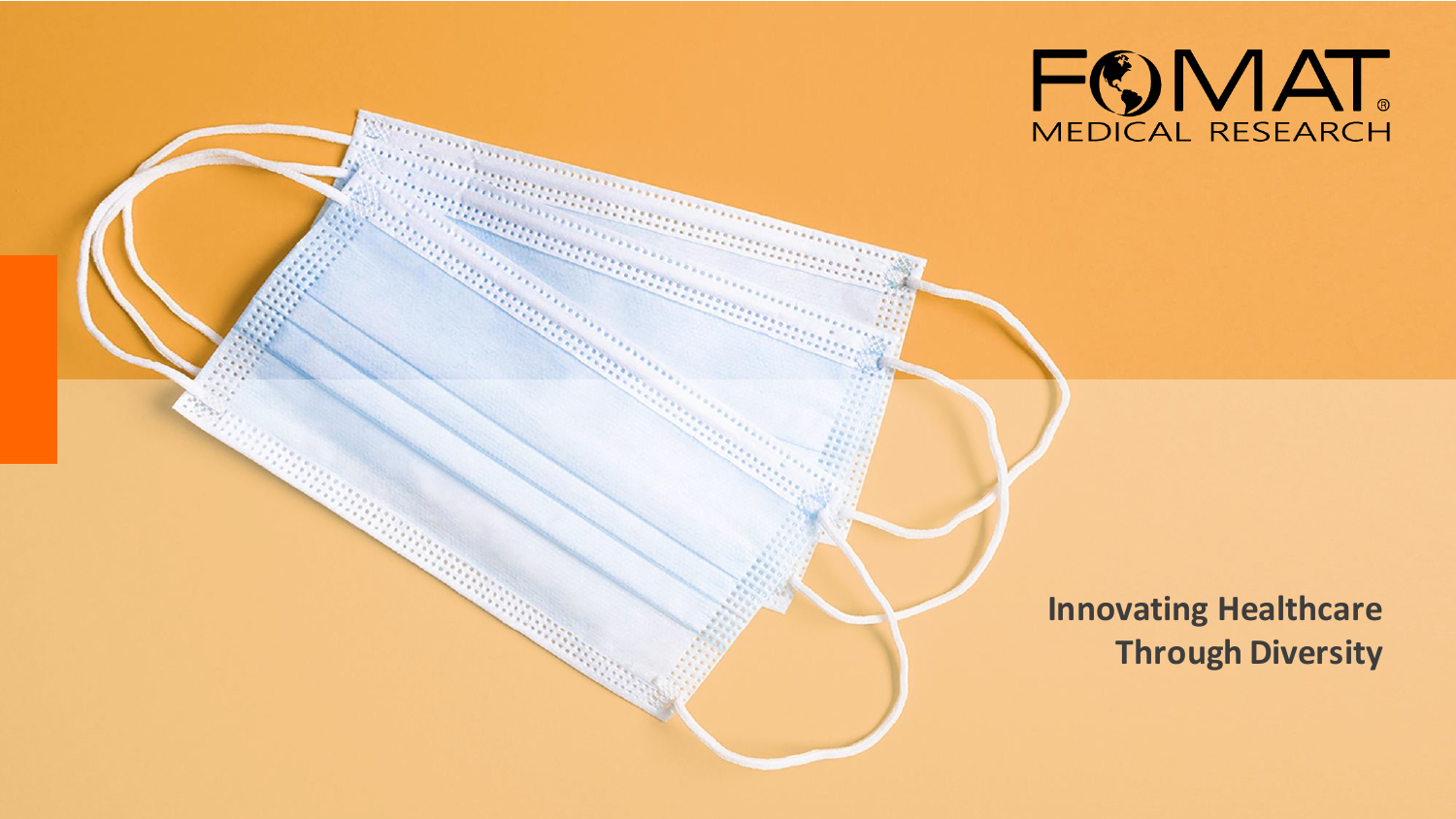# **Study Start-Up Times**

#### **Case Study**

- COVID-19 Treatment Study
- Phase 3
- Patient population- children and adults with positive SARS-CoV-2 test and symptom onset within past 7 days

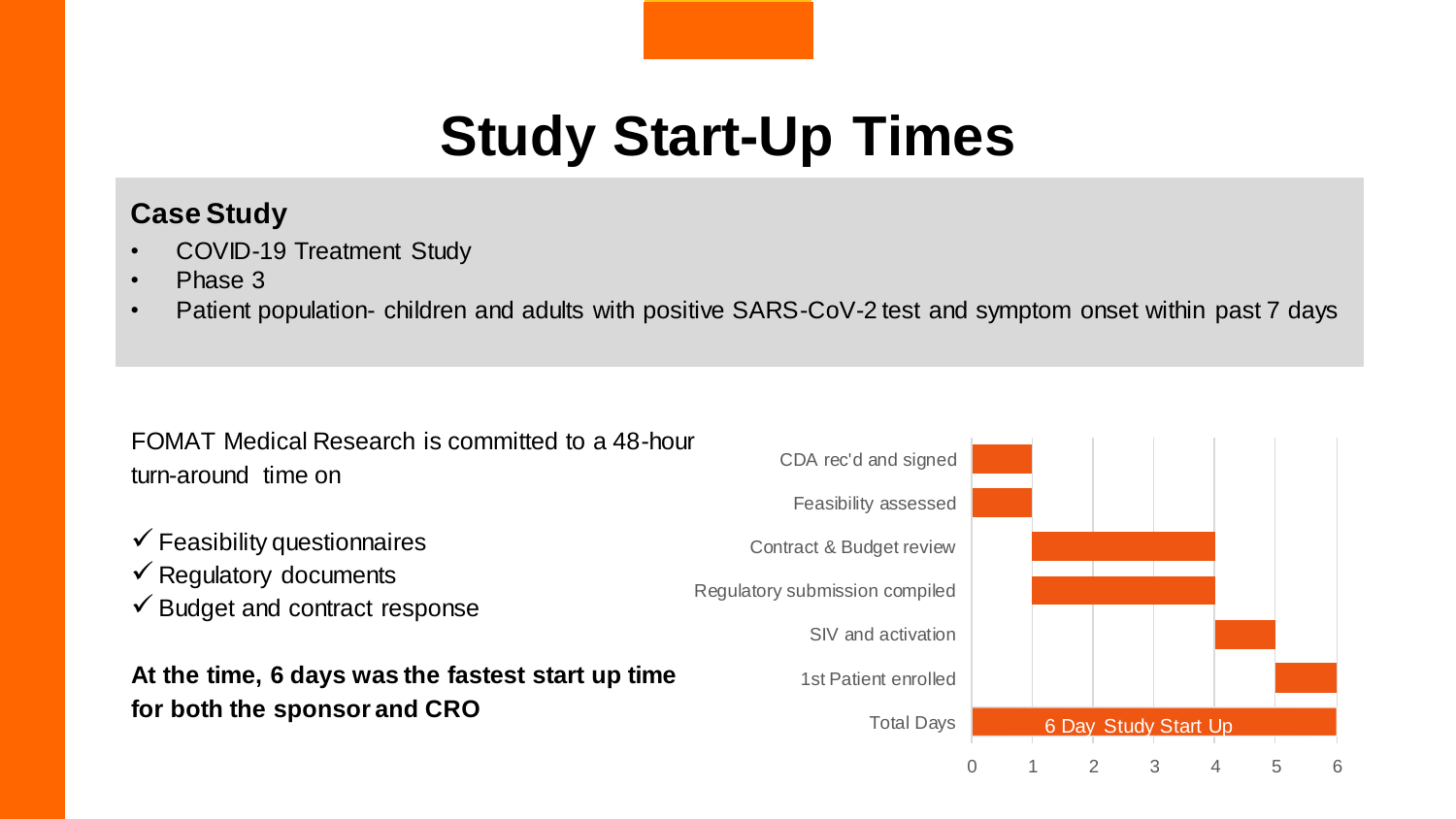

## **Timely Enrollment**

#### **Case Study**

- COVID-19 Treatment Study
- Phase 3
- Patient population- children and adults with positive SARS-CoV-2 test and symptom onset within past 7 days

Patients were referred from several sources including the PI office and FOMAT website. At that time, the Ventura County Public Health Department listed FOMAT Medical Research as the only site in Ventura County (population 850,000 and adjacent to Los Angeles County, population 10 million) for access to COVID related clinical trials. Finally, FOMAT established a drive through testing area across the street from our dedicated research facility which saw up to 150 patients per day.

| <b>Target Enrollment</b> |     |
|--------------------------|-----|
| <b>Actual Enrollment</b> | 149 |
| <b>SF Rate</b>           | 6%  |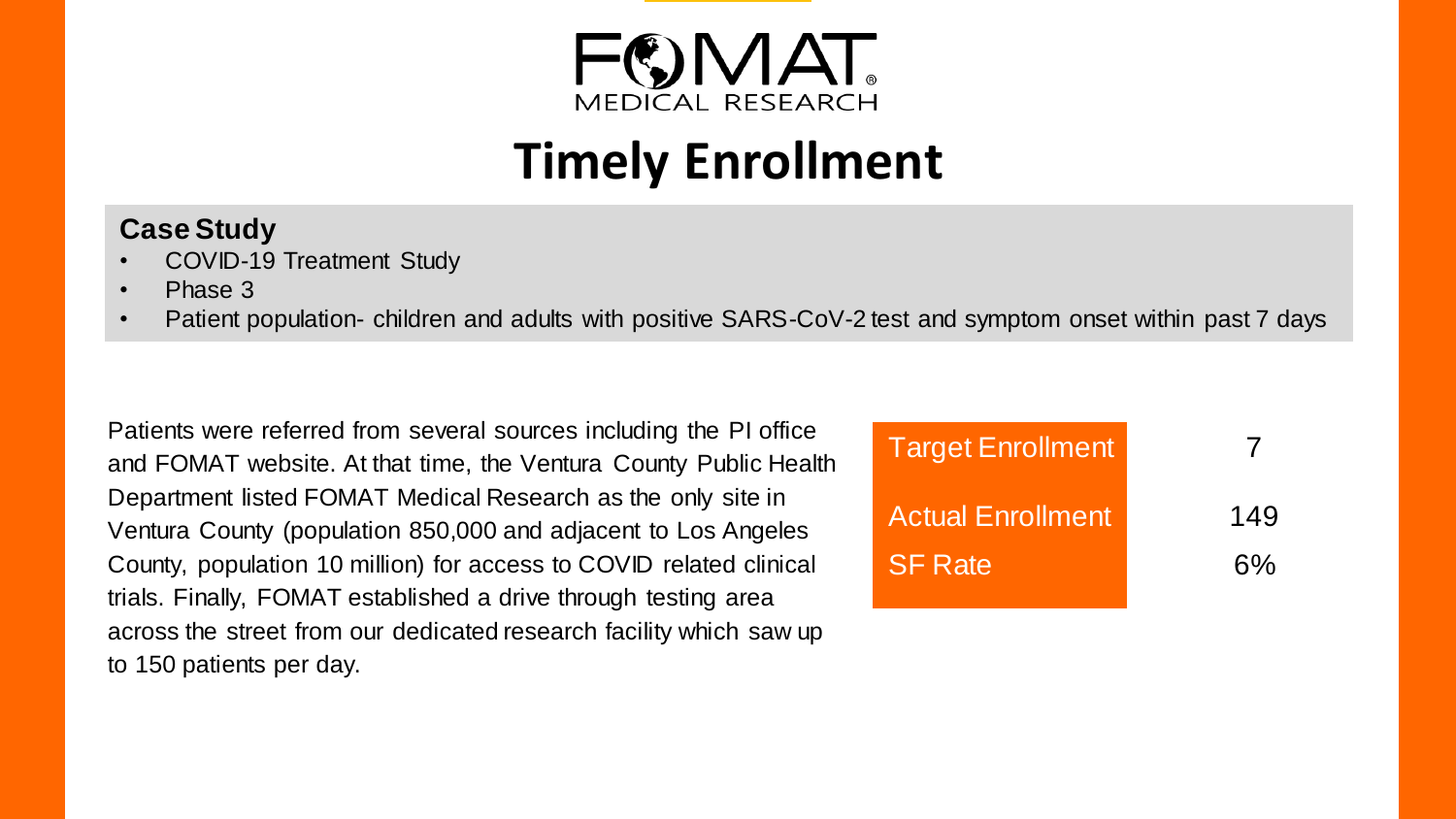

### **Diverse Enrollment**

#### **Case Study**

- Phase 3 COVID-19 Treatment Study
- Patient population- children and adults with positive SARS-CoV-2 test and symptom onset within past 7 days